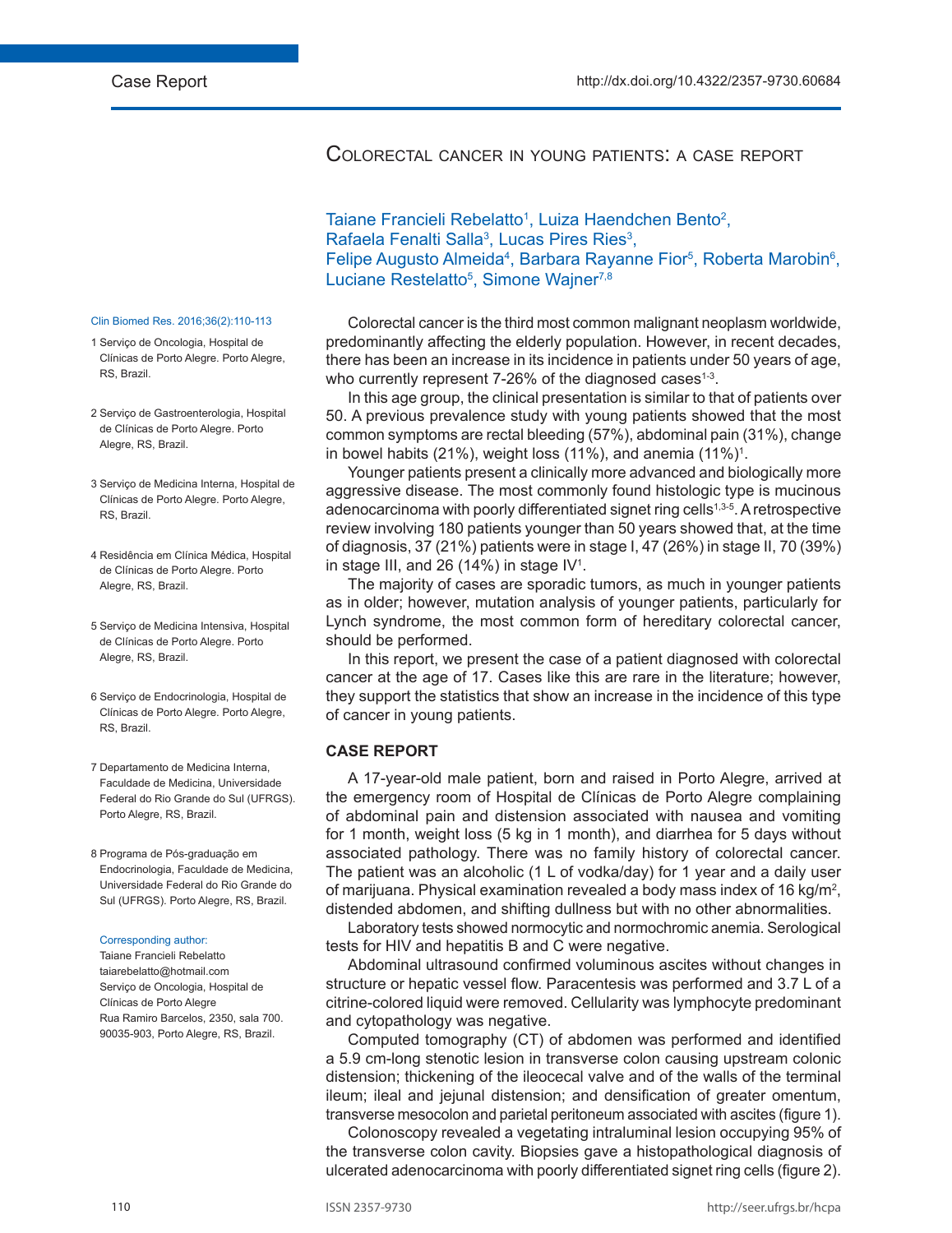

Figure 1: Computed tomographic with stenotic lesion in transverse colon.



DATE:18/May/2015 07:54:48 Dector:DRA,HELENDE<br>ID:13208283 NAME:WFP<br>COMMENT:ESPESSAMENTO\_NO\_TRANSVERSO

Age:17 Sex: M

Figure 2: Infiltrative lesion in transverse colon.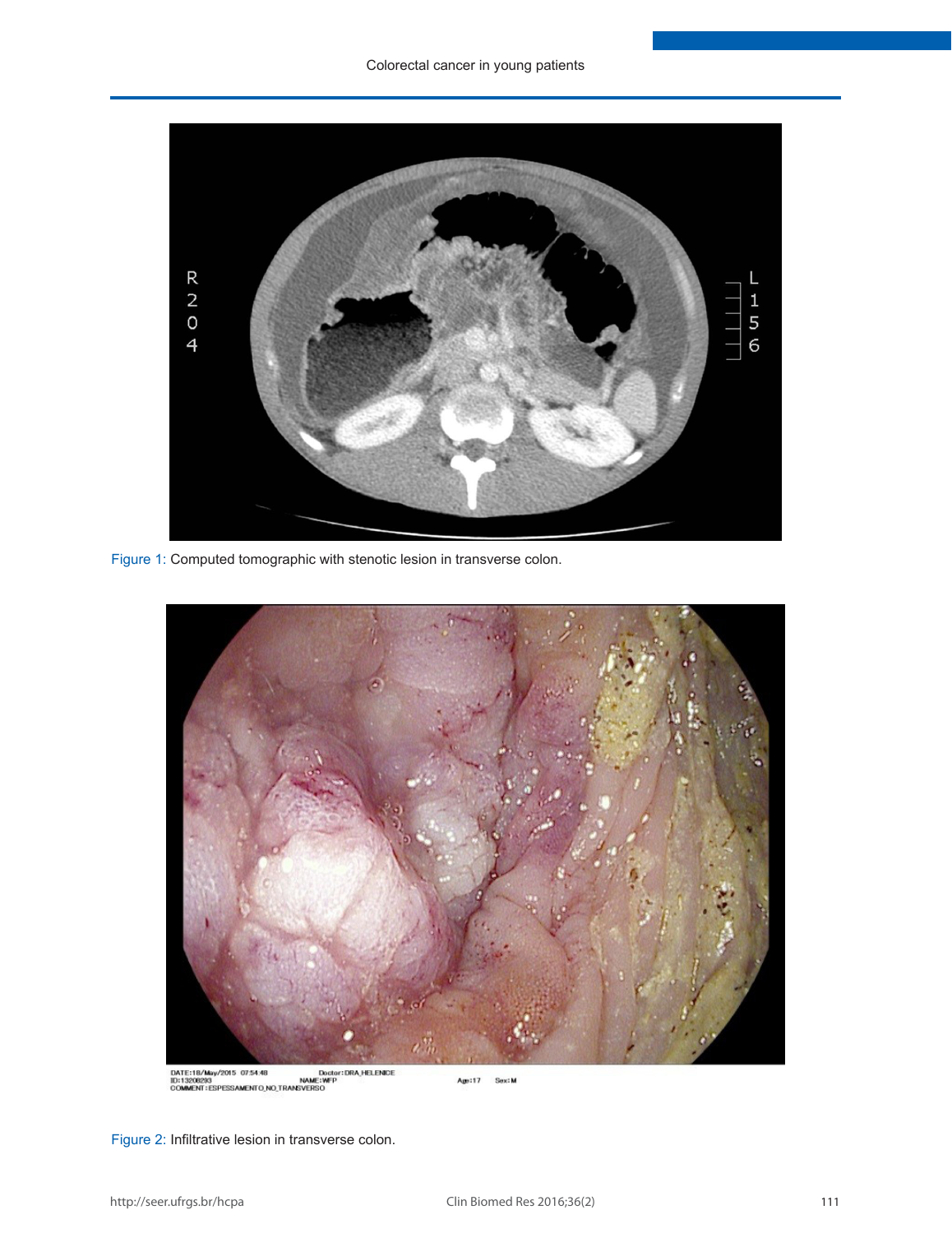Two days later, the patient developed intestinal obstruction and underwent an emergency laparotomy, right ileocolectomy, and ileocolic anastomosis. Among the operative findings there were ascites (3200 mL), tumor in the proximal transverse colon with thickening of the omentum, invasion of the greater gastric curvature, and peritoneal carcinomatosis. Pathological examination confirmed synchronous adenocarcinoma of ascending and transverse colon with metastases to cecal appendix and four lymph nodes, corresponding to surgical stage T4N2M1 (stage IV). A search for Lynch syndrome with mismatch repair immunohistochemistry of microsatellite instability of high-frequency MSH1, MSH2, MSH6, and PMS2 was negative. Chest CT was performed and showed no evidence of metastasis. Patient exhibited good postoperative evolution and after 1 month, at ECOG performance status 0, underwent eight cycles of FOLFOX chemotherapy. Later there was progression of the disease: an increase in abdominal damage and intestinal obstruction, which led to death 7 months after diagnosis.

## **DISCUSSION**

Colorectal cancer in patients younger than 30 years old corresponds to 1-2% of cases. Biologically, the disease seems to be more aggressive in young patients and 61.8% are in an advanced stage (stages III / IV) at the time of diagnosis. However, there seems to be no difference in survival when compared to older adults, probably because the younger population has fewer comorbidities and better performance in and tolerance to treatments<sup>3,4,6</sup>. Higher rates of peritoneal carcinosis as well as larger (> 5 cm) and

more infiltrative tumors are also reported in younger patients<sup>5</sup>.

Although most cases of colorectal neoplasia are sporadic, in this age group there is a greater incidence of gene mutations and genetic evaluation is recommended for Lynch syndrome by searching for microsatellite instability or examining immunohistochemistry for the presence of DNA repair proteins (MSH1, MSH2, MSH6, and PMS2). The diagnosis of colorectal cancer in these patients modifies the follow-up of first-degree relatives<sup>7,8</sup>. A study comparing the presence of mutated Kirsten Ras (KRAS), BRAF, and MSI (microsatellite instability) genes, which may be associated with aggressive disease and in some cases provide information for treatment purposes, between patient groups under and over 40 years of age showed no statistically significant difference between the groups6 . In the present case, colonoscopy did not reveal polyps or other findings indicative of familial adenomatous polyposis or inflammatory diseases. Work-up for Lynch syndrome was negative. Testing for KRAS and BRAF mutation was not performed.

Currently, there is a decrease in the incidence of colorectal cancer in patients older than 50 and an increase in incidence in those younger than 50. This is probably related to screening of elderly patients, which makes the treatment of premalignant lesions possible at an earlier stage. The diagnosis in young people is often late since neoplasia is rarer in this age group and the symptoms tend to be attributed to benign pathologies. In light of the foregoing, it is necessary to pay close attention to symptoms in this population and conduct new studies to evaluate the possible benefits of performing early screening<sup>3,5-11</sup>.

## **REFERENCES**

- 1. Myers EA, Feingold DL, Forde KA, Arnell T, Jang JH, Whelan RL. Colorectal cancer in patients under 50 years of age: A retrospective analysis of two institutions' experience. *World J Gastroenterol*. 2013;19(34):5651- 7. [http://dx.doi.org/10.3748/wjg.v19.](http://dx.doi.org/10.3748/wjg.v19.i34.5651) [i34.5651.](http://dx.doi.org/10.3748/wjg.v19.i34.5651) [PMid:24039357.](http://www.ncbi.nlm.nih.gov/entrez/query.fcgi?cmd=Retrieve&db=PubMed&list_uids=24039357&dopt=Abstract)
- 2. Rêgo AGS, Borges ICV, Valença RJV, Teles JBM, Pinto LSS. Câncer colorretal em pacientes jovens. *Rev Bras Cancerol*. 2012;58(2):173-80.
- 3. Inra JA, Syngal S. Colorectal cancer in young adults. *Dig Dis Sci*. 2015;60(3):722-33. [http://dx.doi.](http://dx.doi.org/10.1007/s10620-014-3464-0) [org/10.1007/s10620-014-3464-0.](http://dx.doi.org/10.1007/s10620-014-3464-0) [PMid:25480403.](http://www.ncbi.nlm.nih.gov/entrez/query.fcgi?cmd=Retrieve&db=PubMed&list_uids=25480403&dopt=Abstract)
- 4. Kneuertz PJ, Chang GJ, Hu CY, Rodriguez-Bigas MA, Eng C, Vilar E, et al. Overtreatment of young adults with colon cancer: more intense treatments with unmatched survival gains. *JAMA Surg*. 2015;150(5):402- 9. [http://dx.doi.org/10.1001/](http://dx.doi.org/10.1001/jamasurg.2014.3572) [jamasurg.2014.3572](http://dx.doi.org/10.1001/jamasurg.2014.3572). [PMid:25806815.](http://www.ncbi.nlm.nih.gov/entrez/query.fcgi?cmd=Retrieve&db=PubMed&list_uids=25806815&dopt=Abstract)
- 5. Ciarrocchi A, Amicucci G. Sporadic carcinoma of the colon-rectum in young patients: a distinct disease? A critical review. *J Gastrointest Cancer*. 2013;44(3):264-9. [http://dx.doi.](http://dx.doi.org/10.1007/s12029-013-9507-5) [org/10.1007/s12029-013-9507-5](http://dx.doi.org/10.1007/s12029-013-9507-5)[.](http://www.ncbi.nlm.nih.gov/entrez/query.fcgi?cmd=Retrieve&db=PubMed&list_uids=23712253&dopt=Abstract) [PMid:23712253.](http://www.ncbi.nlm.nih.gov/entrez/query.fcgi?cmd=Retrieve&db=PubMed&list_uids=23712253&dopt=Abstract)
- 6. Vatandoust S, Price TJ, Ullah S, Roy AC, Beeke C, Young JP, et al. Metastatic colorectal cancer in

young adults:a study from the South Australian population-based registry. *Clin Colorectal Cancer*. 2016;15(1):32- 6. [http://dx.doi.org/10.1016/j.](http://dx.doi.org/10.1016/j.clcc.2015.07.005) [clcc.2015.07.005](http://dx.doi.org/10.1016/j.clcc.2015.07.005). [PMid:26341410.](http://www.ncbi.nlm.nih.gov/entrez/query.fcgi?cmd=Retrieve&db=PubMed&list_uids=26341410&dopt=Abstract)

- 7. Mork ME, You YN, Ying J, Bannon SA, Lynch PM, Rodriguez-Bigas MA, et al. High prevalence of hereditary cancer syndromes in adolescents and young adults with colorectal cancer. *J Clin Oncol*. 2015;33(31):3544- 9. [http://dx.doi.org/10.1200/](http://dx.doi.org/10.1200/JCO.2015.61.4503) [JCO.2015.61.4503](http://dx.doi.org/10.1200/JCO.2015.61.4503)[. PMid:26195711.](http://www.ncbi.nlm.nih.gov/entrez/query.fcgi?cmd=Retrieve&db=PubMed&list_uids=26195711&dopt=Abstract)
- 8. Umar A, Boland CR, Terdiman JP, Syngal S, Chapelle A, Rüschoff J, et al. Revised Bethesda Guidelines for hereditary nonpolyposis colorectal cancer (Lynch syndrome) and